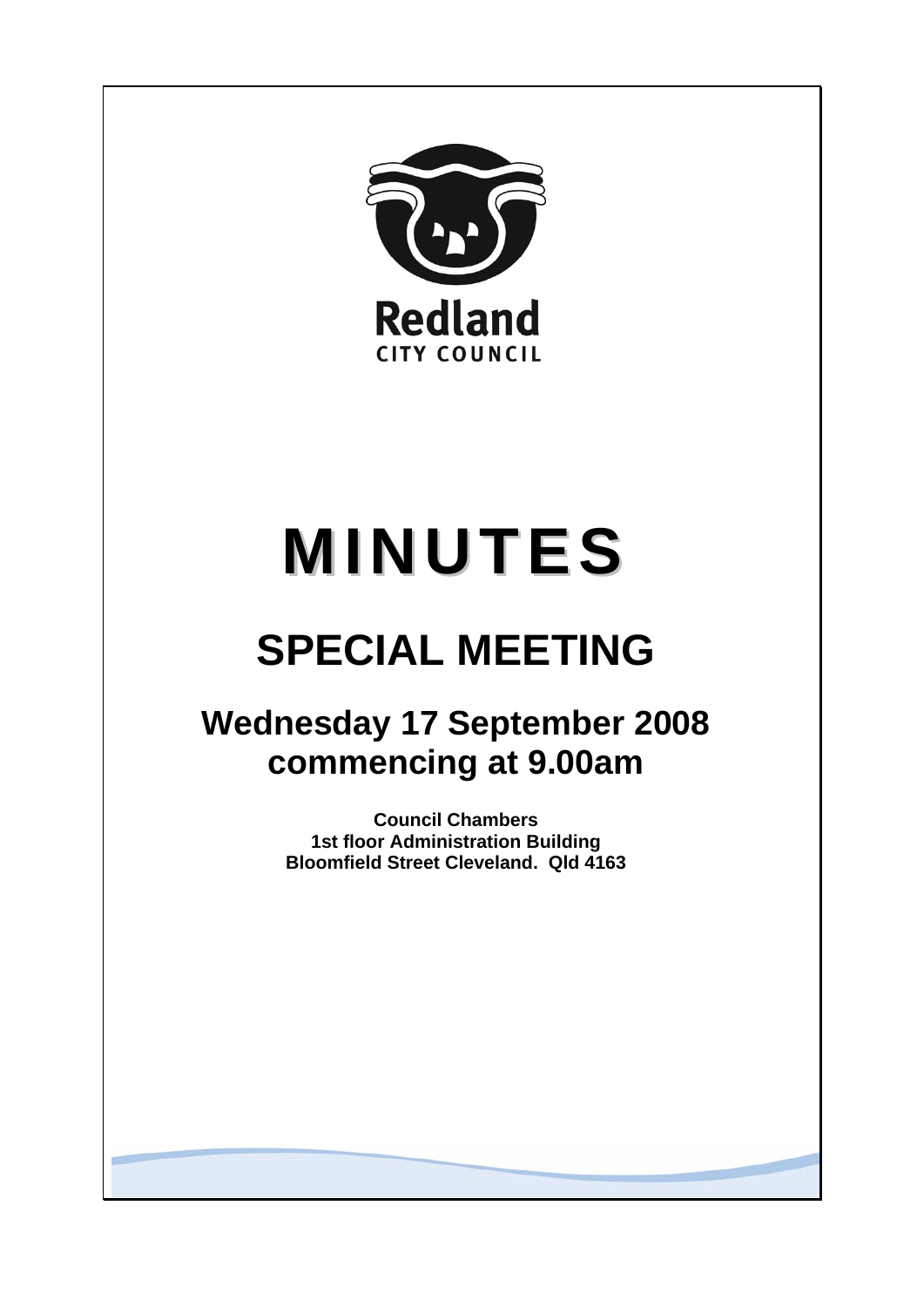#### **TABLE OF CONTENTS**

| <b>ITEM</b>  |                                                  | <b>SUBJECT</b>                                                                                       | <b>PAGE NO</b> |
|--------------|--------------------------------------------------|------------------------------------------------------------------------------------------------------|----------------|
| 1            |                                                  |                                                                                                      |                |
| $\mathbf{2}$ |                                                  |                                                                                                      |                |
| 3            | DECLARATION OF MATERIAL PERSONAL INTEREST ON ANY |                                                                                                      |                |
| 4            |                                                  |                                                                                                      | ર              |
|              | 4.1                                              | REPORT FROM CORPORATE SERVICES3                                                                      |                |
|              | 4.1.1                                            | SUPPLY OF ELECTRICITY TO STREET LIGHTS IN SOUTH<br><b>EAST QUEENSLAND - CONTRACT 1194-2008 OPM -</b> |                |
| 5            |                                                  |                                                                                                      | .6             |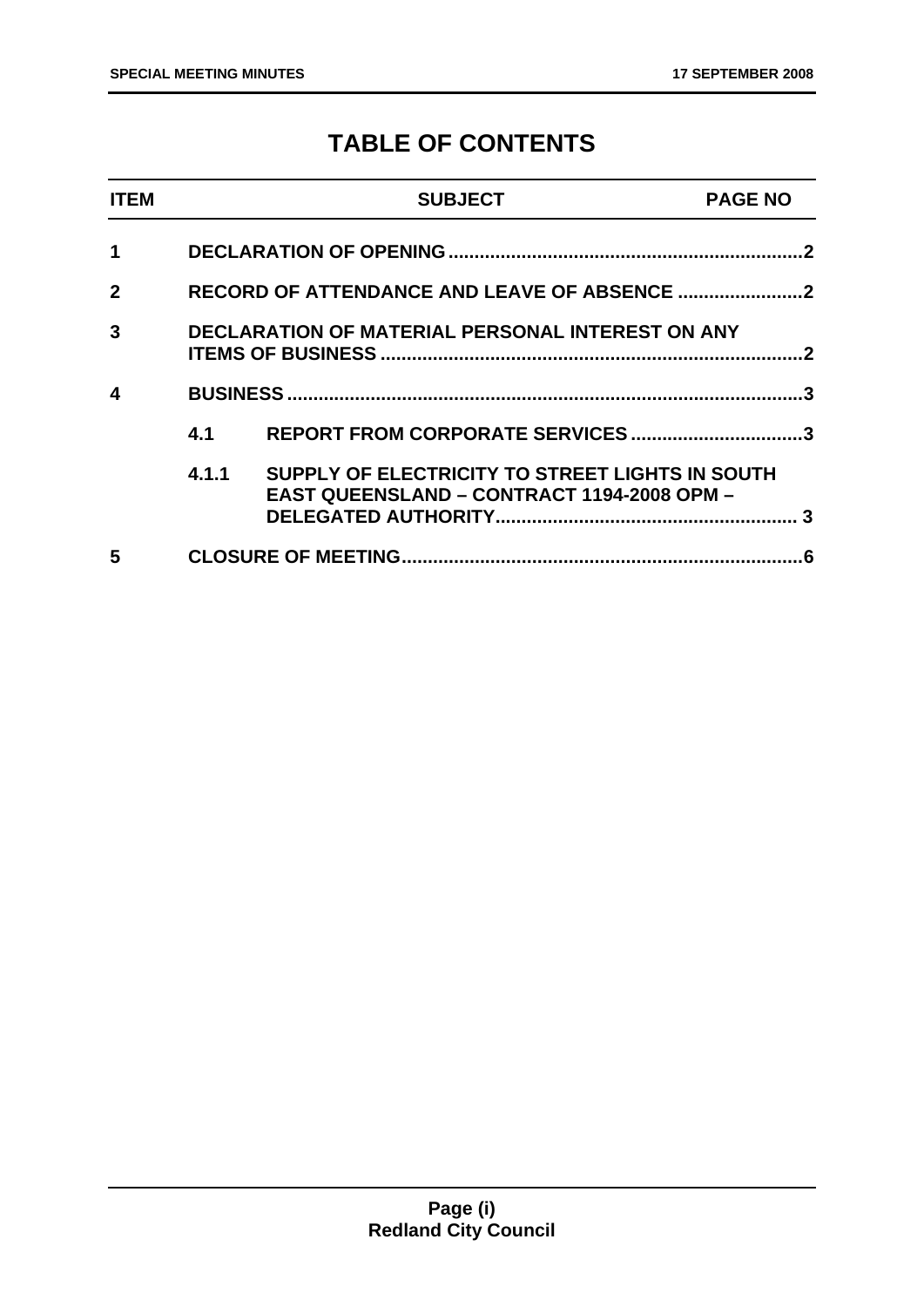#### **1 DECLARATION OF OPENING**

The Mayor declared the meeting open at 9.00 am.

#### **2 RECORD OF ATTENDANCE AND LEAVE OF ABSENCE**

#### **MEMBERS PRESENT:**

| Mayor                                    |
|------------------------------------------|
| Deputy Mayor and Councillor Division 6   |
| <b>Councillor Division 1</b>             |
| Councillor Division 2 entered at 9.01 am |
| <b>Councillor Division 4</b>             |
| <b>Councillor Division 5</b>             |
| <b>Councillor Division 7</b>             |
| <b>Councillor Division 8</b>             |
| <b>Councillor Division 10</b>            |
|                                          |

#### **EXECUTIVE LEADERSHIP GROUP:**

| Mr G Stevenson | <b>Chief Executive Officer</b>                  |
|----------------|-------------------------------------------------|
| Mr R Turner    | <b>General Manager Corporate Services</b>       |
| Mr G Underwood | <b>General Manager Planning and Policy</b>      |
| Mr G Soutar    | <b>General Manager Redland Water and Waste</b>  |
| Mr L Smith     | <b>Acting General Manager Customer Services</b> |

#### **COUNCIL OFFICERS:**

| Mr B Lewis     | Manager Corporate Acquisitions, Fleet & Facilities |
|----------------|----------------------------------------------------|
| Mr A Blacklock | Supply Chain Manager                               |
| Ms G Widrose   | <b>Contracts Manager</b>                           |
| Mr J Frew      | <b>Acting Manager Operations and Maintenance</b>   |

#### **MINUTES:**

Mrs J Thomas **Corporate Meetings and Registers Team** 

#### **APOLOGY**

| Cr D Henry    | <b>Councillor Division 3</b> |
|---------------|------------------------------|
| Cr K Williams | <b>Councillor Division 9</b> |

#### **3 DECLARATION OF MATERIAL PERSONAL INTEREST ON ANY ITEMS OF BUSINESS**

Nil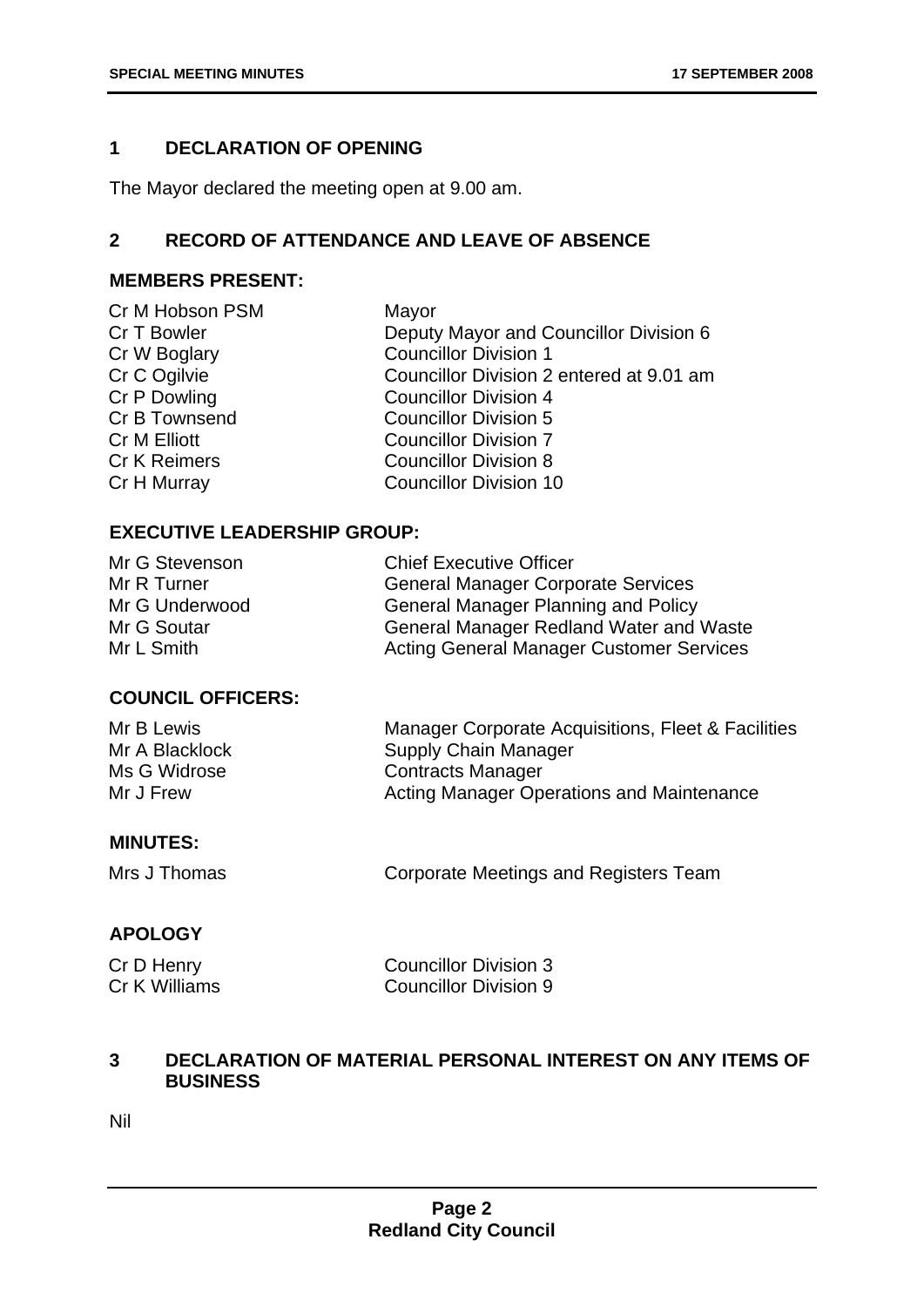#### **4 BUSINESS**

#### **4.1 REPORT FROM CORPORATE SERVICES**

#### **4.1.1 SUPPLY OF ELECTRICITY TO STREET LIGHTS IN SOUTH EAST QUEENSLAND – CONTRACT 1194-2008 OPM – DELEGATED AUTHORITY**

| <b>Dataworks Filename:</b>       | <b>Gov Delegations - Contracts</b>                                                            |
|----------------------------------|-----------------------------------------------------------------------------------------------|
| <b>Responsible Officer Name:</b> | <b>Brian Lewis</b><br><b>Manager Corporate Acquisitions, Fleet &amp;</b><br><b>Facilities</b> |
| <b>Author Name:</b>              | <b>Gail Widrose</b><br><b>Contracts Manager</b>                                               |

#### **EXECUTIVE SUMMARY**

Deregulation of retail electricity supply for street lighting in the Energex distribution area of south east Queensland occurred on 1 July 2008 resulting in the energy supply for street lighting for Redland City Council increasing from \$1.5 million to \$2.6 million per annum for its 13,600 streetlights.

In accordance with section 484(1) of the *Local Government Act 1993,* Local Buy Pty Ltd publicly called for tenders for a Standing Offer Arrangement for Dept of Main Roads (SEQ area), Sunshine Coast, Moreton Bay, Redland, Ipswich, Gold Coast, Logan, Scenic Rim, Lockyer Valley, Somerset and part of Gympie Councils for the retail supply of electricity for street lighting.

Tenders closed on 8 September 2008, with 4 tenders submitted - one was nonconforming.

The uncertainty around the emissions trading provision regarding carbon trading issue (recent Federal Government position on this matter that will come into effect in year 3 of this Contract) has prompted Local Buy to enter into post tender negotiations with all the tenderers. In order to resolve the issue of 3 year pricing under the proposed Contract and maintain a fair and equitable tender process, Local Buy, in consultation with the panel have decided to go back to all three Tenderers and request revised pricing.

At the request of Local Buy, Council needs to be in a position to respond quickly as negotiations proceed, hence the request for delegated authority to the Chief Executive Officer and the need to call a Special Council Meeting.

#### **PURPOSE**

The purpose of this report is to recommend that the Chief Executive Officer be delegated the authority to accept, vary and discharge a contract with the successful tenderer for the retail supply of electricity for street lighting for the Redlands.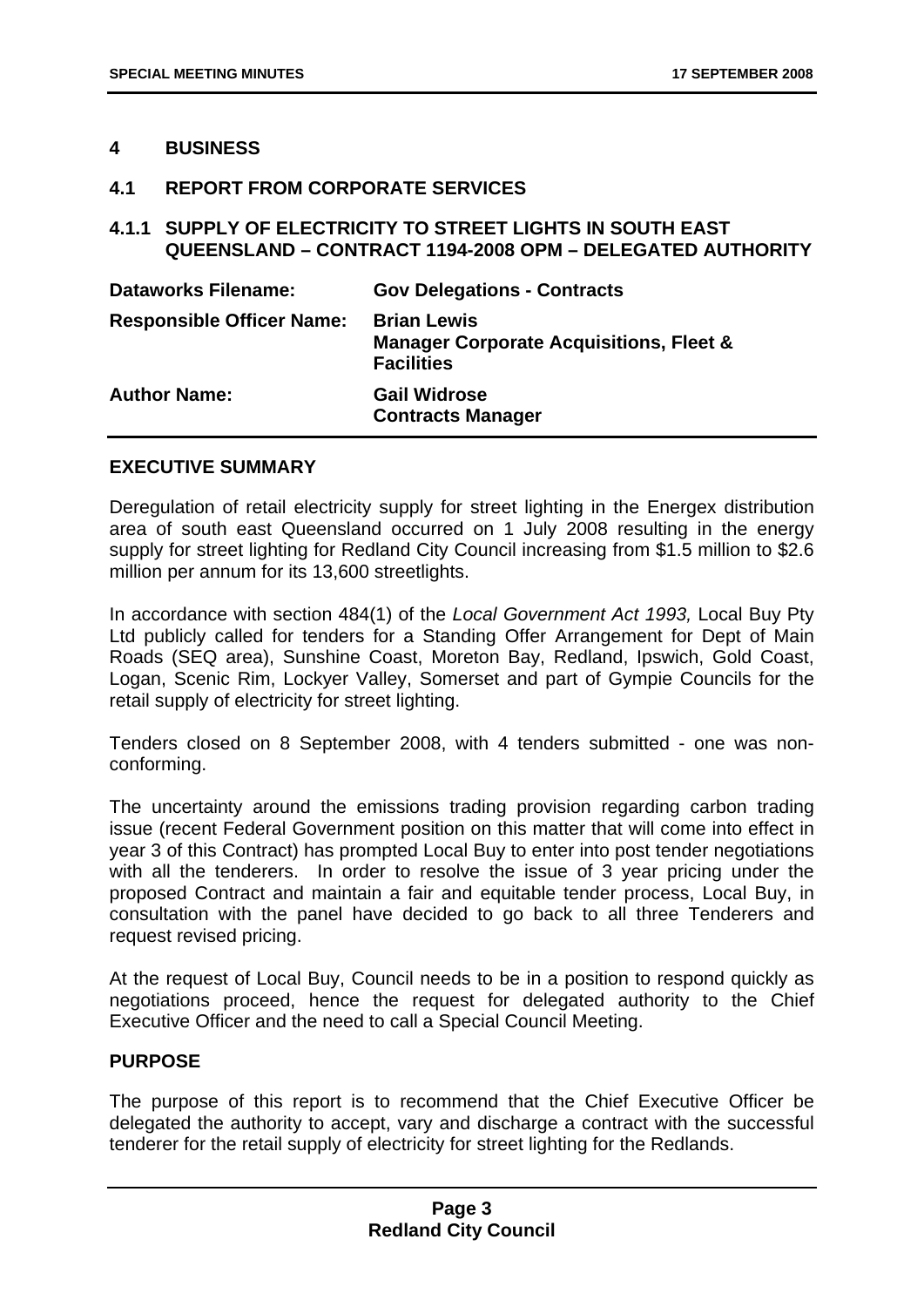#### **BACKGROUND**

On 26 June 2008 the Minister for Mines and Energy formally notified the default retailer for electricity supplied for street lighting in south east Queensland that full retail contestability would be introduced for street lighting customers in the Energex area from first 1 July 2008.

This resulted in the current notified prices (the default government rates) for street lighting no longer applying to the Councils in SEQ. The default retailer has offered the SEQ Councils rates which are substantially higher than those of the previous default government rates.

For Redland City Council these changes have resulted in a 71% increase in the annual street lighting costs for its 13,600 streetlights, from \$1.5 million (07/08) to \$2.0 million (08/09) comprising \$2.6 million (08/09) in direct charges and a subsidy of \$587,932. The street lighting costs are broken down to service charges which have a range of increases from 30% to 119% depending on the type of light and energy charges which have increased by 151% for all lights.

Local Buy Pty Ltd called for tenders for a Standing Offer Arrangement for Department of Main Roads (SEQ area), Sunshine Coast, Moreton Bay, Redland, Ipswich, Gold Coast, Logan, Scenic Rim, Lockyer Valley, Somerset and part of Gympie Councils for the retail supply of electricity for street lighting.

#### **ISSUES**

On 9 August 2008 Local Buy Pty Ltd publicly called for tenders for the supply of electricity to street lighting for Department of Main Roads (SEQ area), Sunshine Coast, Moreton Bay, Redland, Ipswich, Gold Coast, Logan, Scenic Rim, Lockyer Valley, Somerset and part of Gympie Councils for the retail supply of electricity for street lighting. 16 organisations downloaded the tender documents.

At the close of tender on 8 September 2008 at 10.00am four offers were received. One tender was non-conforming.

The assessment was based on:-

- 90% for the price component made up from raw energy charges and network service charges;
- 5% for the approach to the business partnership; and
- 5 % for the track record and experience including value added services.

#### **RELATIONSHIP TO CORPORATE PLAN**

The recommendation in this report primarily supports Council's strategic priority to support the organisation's capacity to deliver services to the community by building a skilled, motivated and continually learning workforce, ensuring assets and finances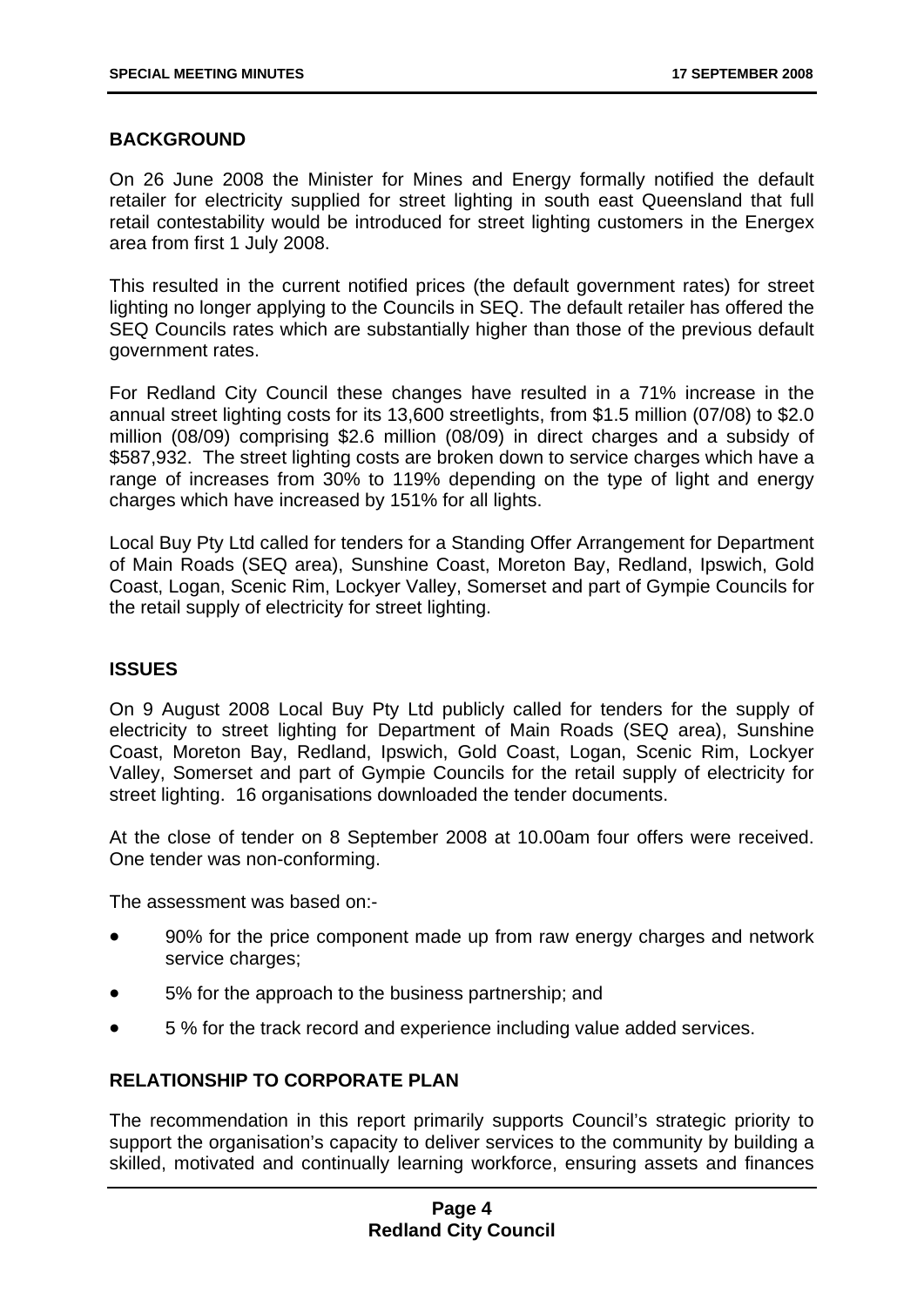are well managed, corporate knowledge is captured and used to best advantage, and that services are marketed and communicated effectively.

#### **FINANCIAL IMPLICATIONS**

In consultation with the Acting Group Manager Operations and Maintenance the following financial data was supplied:

#### Current Budget

The approved budget for street lighting in 2008-09 is \$1,753,000. This represents a 15% increase on actual expenditure in 2007-08.

#### New Charges

A 71% increase as recently announced would add \$855,000 to this year's budget.

#### **Subsidy**

State Government has offered to subsidise the increase for the first 2 years of deregulation in order to soften the impact on budgets and income. The subsidy being offered for 2008-09 is \$587,932 reducing this to \$293,966 in 2009-10. No subsidy is being offered at this stage for subsequent years.

#### **CONSULTATION**

Consultation was undertaken with the Chief Executive Officer, General Manager Corporate Services, Acting Manager Operations & Maintenance, who all agreed that due to time constraints, the Chief Executive Officer be delegated authority to accept the tender and enter into a contract with the successful tenderer.

#### **OPTIONS**

#### **PREFERRED**

That Council resolve that the Chief Executive Officer be delegated authority to:

- 1. Accept a tender from and enter into a contract with the successful tenderer for the retail supply of electricity for street lighting (1194-2008 OPM);
- 2. To make, vary and discharge contract (1194-2008 OPM);
- 3. To sign all relevant documentation in this matter; and
- 4. To exercise the option to extend the contract for a further two (2) terms of up to twelve (12) months each, subject to:
	- a. satisfactory performance by the contractor during the previous contract period; and
	- b. a review of the contractor's proposed rates for the subsequent twelve (12) month period which is to be undertaken three (3) months prior to the termination of each contract period.